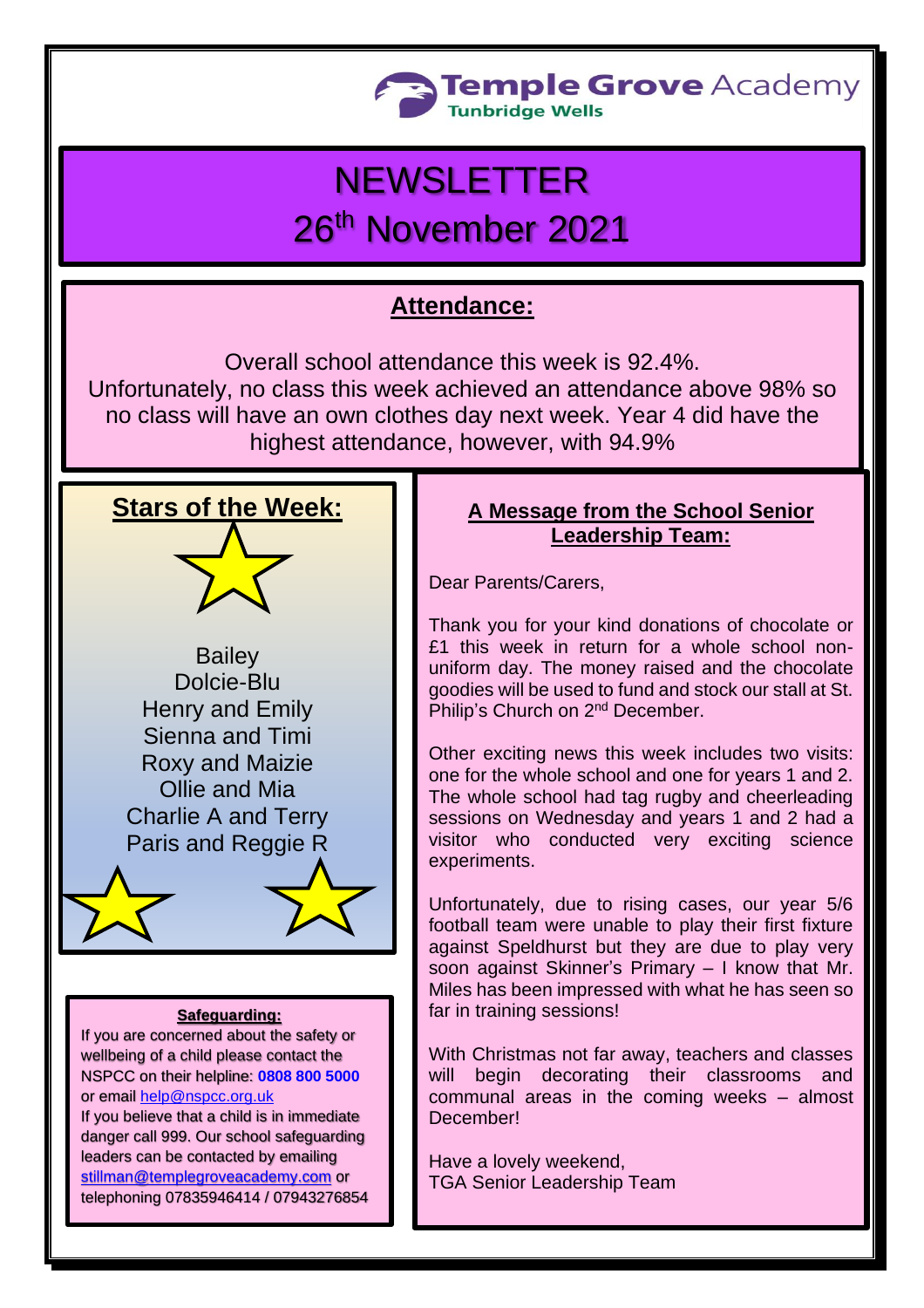

#### **Forest School:**

There will be four Forest School sessions next week as follows:

Tuesday: Year 6 Wednesday: Year 4

#### **Absences:**

Just a reminder: if your child is ill please ensure that you either email [absence@templegroveacademy.com](mailto:absence@templegroveacademy.com) or call 01892 520562 first thing in the morning. Thank you for your cooperation with this.



A huge thank you to Asda who very kindly donated 30 footballs as well as a cheque for £500.

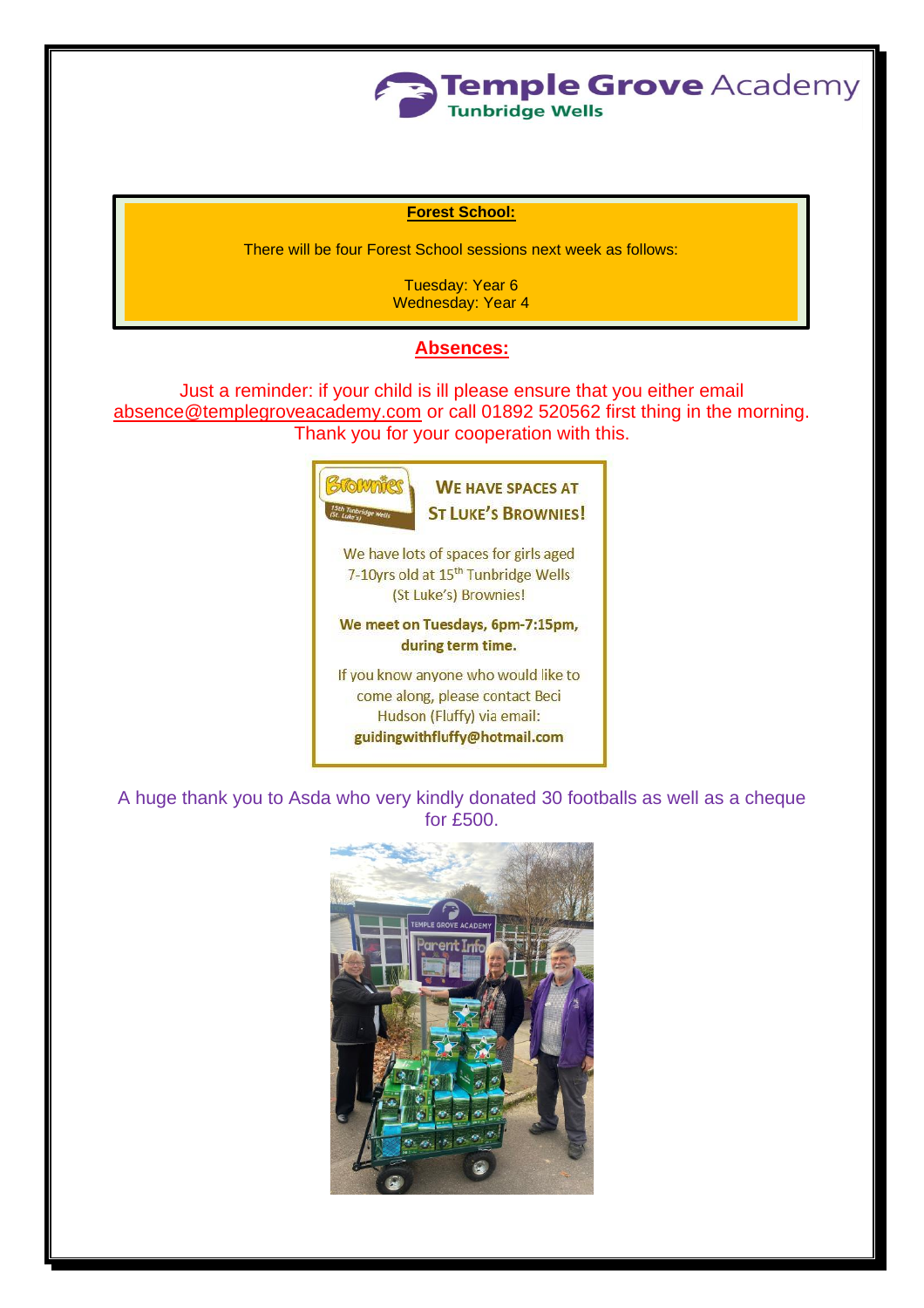

#### **Year 4 News:**

#### ICT

This week, Snicket Class researched and recorded their screen time on electronic devices at home and transferred their collected data onto a class computer database where we were able to identify the positive and negative influences on our health. Most children identified that they spend far too long on their devices and identified the need to be more active doing other activities.

## PE

We have been so lucky this week as Y1, Y2, Y3, Y4, Y5 and Y6 participated in cheerleading and tag rugby activities. It was so lovely to see our children having so much fun whilst learning about new and exciting sports.





**Key Stage 1 Science Workshop:**

Years 1 and 2 had a brilliant day yesterday! In their science workshop they made bath bombs and bubble bath mixtures! See pictures, below…



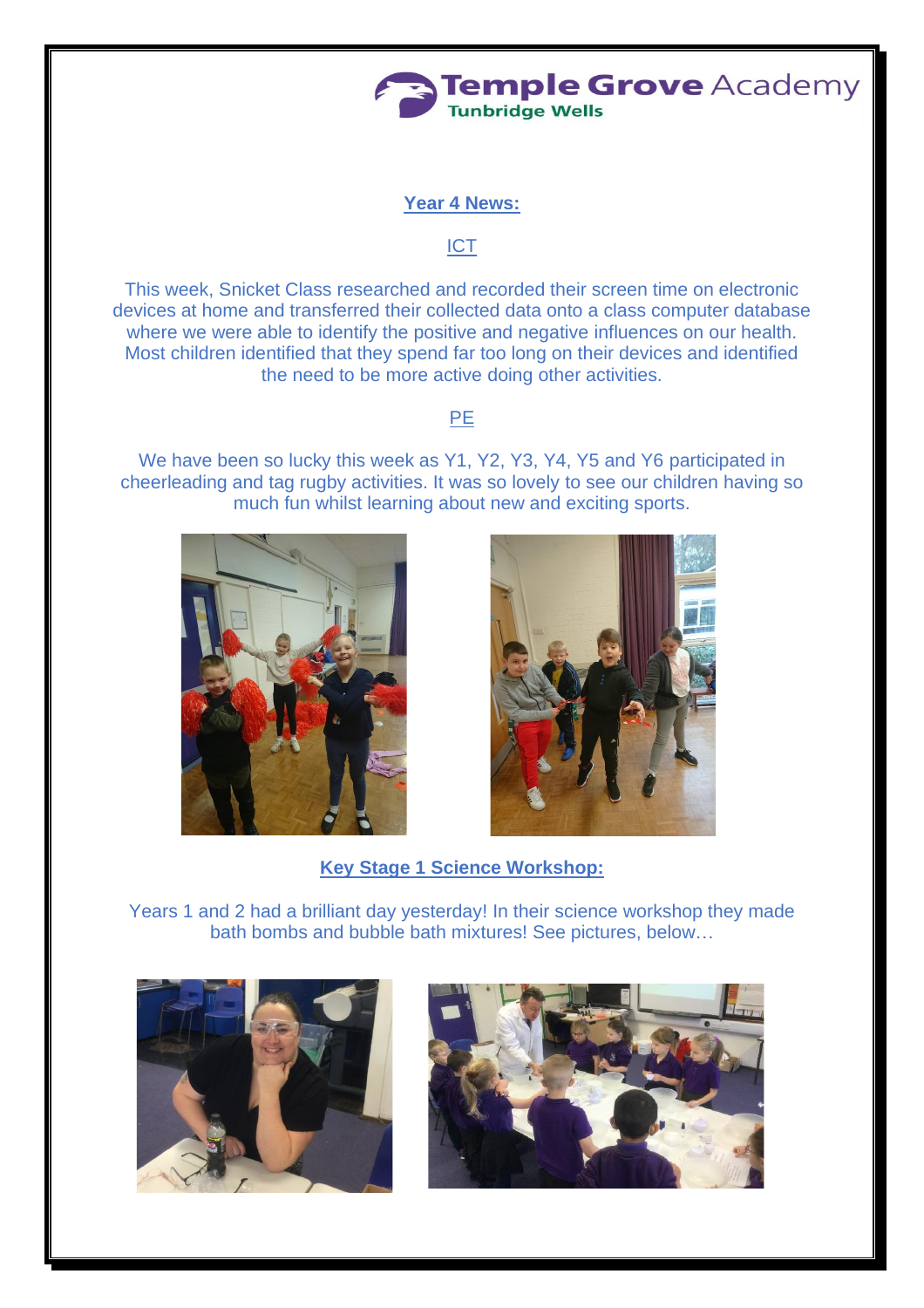